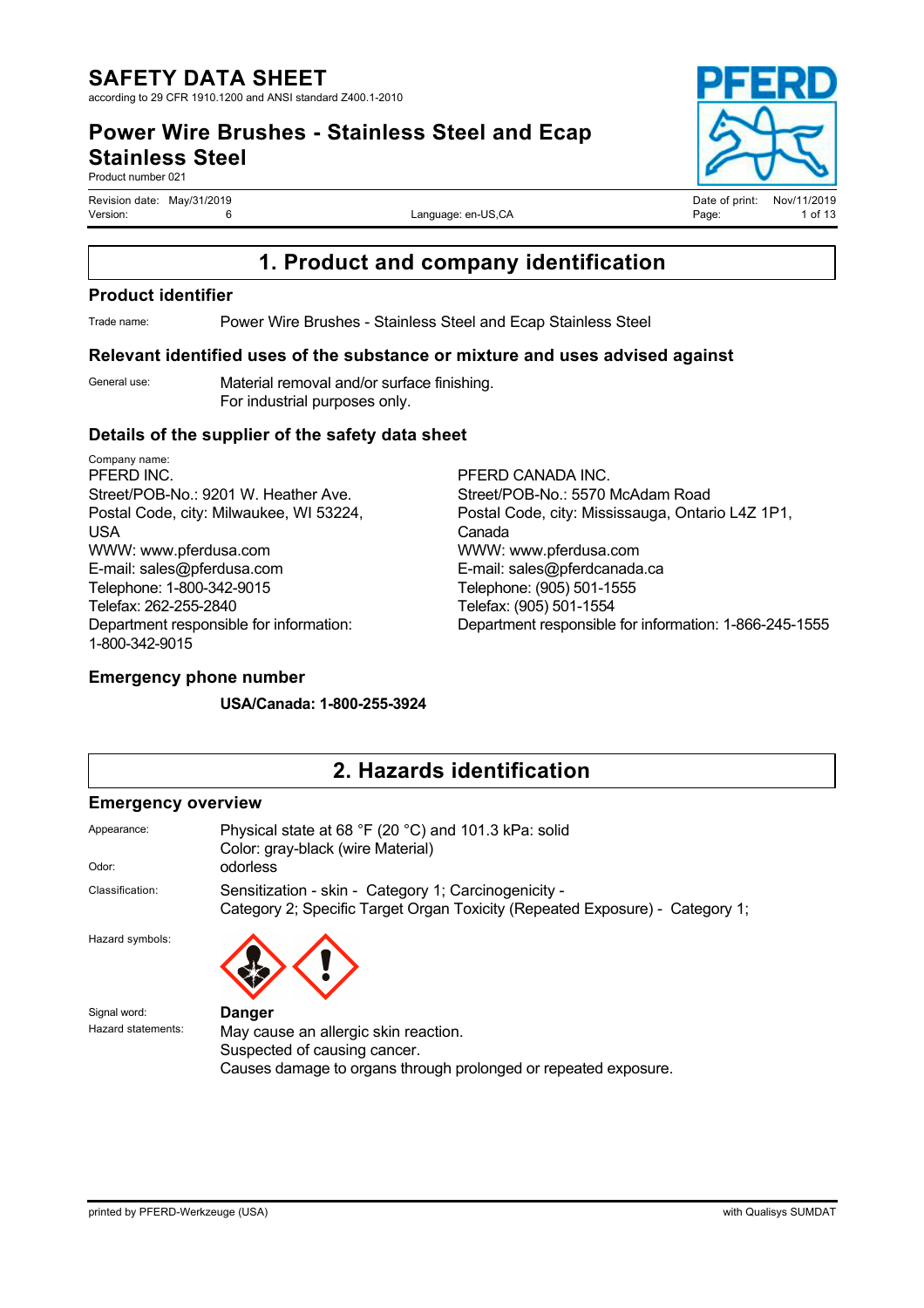according to 29 CFR 1910.1200 and ANSI standard Z400.1-2010

### **Power Wire Brushes - Stainless Steel and Ecap Stainless Steel** Product number 021

| Revision date: May/31/2019 | Date of print:              | Nov/11/2019 |
|----------------------------|-----------------------------|-------------|
| Version:                   | Language: en-US,CA<br>Page: | 2 of 13     |

#### Precautionary Statements:

| Obtain special instructions before use.                                                                                                                                                                                                                                                                                                                                                                                                                                                                                                                                                                 |
|---------------------------------------------------------------------------------------------------------------------------------------------------------------------------------------------------------------------------------------------------------------------------------------------------------------------------------------------------------------------------------------------------------------------------------------------------------------------------------------------------------------------------------------------------------------------------------------------------------|
| Do not breathe dust/fume/gas/mist/vapors/spray.                                                                                                                                                                                                                                                                                                                                                                                                                                                                                                                                                         |
| Wash hands and face thoroughly after handling.                                                                                                                                                                                                                                                                                                                                                                                                                                                                                                                                                          |
| Do not eat, drink or smoke when using this product.                                                                                                                                                                                                                                                                                                                                                                                                                                                                                                                                                     |
| Contaminated work clothing should not be allowed out of the workplace.                                                                                                                                                                                                                                                                                                                                                                                                                                                                                                                                  |
| Wear protective gloves/protective clothing/eye protection/face protection.                                                                                                                                                                                                                                                                                                                                                                                                                                                                                                                              |
| IF ON SKIN: Wash with plenty of water/soap.                                                                                                                                                                                                                                                                                                                                                                                                                                                                                                                                                             |
| IF exposed or concerned: Get medical advice/attention.                                                                                                                                                                                                                                                                                                                                                                                                                                                                                                                                                  |
| Specific treatment (see ' First aid ' on this label).                                                                                                                                                                                                                                                                                                                                                                                                                                                                                                                                                   |
| If skin irritation or rash occurs: Get medical advice/attention.                                                                                                                                                                                                                                                                                                                                                                                                                                                                                                                                        |
| Wash contaminated clothing before reuse.                                                                                                                                                                                                                                                                                                                                                                                                                                                                                                                                                                |
| Store locked up.                                                                                                                                                                                                                                                                                                                                                                                                                                                                                                                                                                                        |
| Dispose of contents/container to hazardous or special waste collection point.                                                                                                                                                                                                                                                                                                                                                                                                                                                                                                                           |
| The hazard identification is based on a formalistic procedure as the hazard statements of<br>the ingredients are summarized under section 3. This does not correspond to the<br>hazardousness of the product itself. A greater hazard, in most cases, is the exposure to<br>the dust/fumes from the material or paint/coatings being brushed. Most of the dust<br>generated during brushing is from the base material being brushed and the potential<br>hazard from this exposure must be evaluated. This dust may present a fire or dust<br>explosion hazard and may present a serious health hazard. |
|                                                                                                                                                                                                                                                                                                                                                                                                                                                                                                                                                                                                         |

### **Regulatory status**

This material is considered hazardous by the U.S. OSHA Hazard Communication Standard (29 CFR 1910.1200) and WHMIS in Canada.

#### **Hazards not otherwise classified**

Mechanical processing can produce particles and dust. Inhalation of dust may cause irritation of the respiratory system. Dust contact with the eyes can lead to mechanical irritation. In the case of the formation of dust: Harmful by inhalation and if swallowed. see section 11: Toxicological information

## **3. Composition / Information on ingredients**

Chemical characterization: The components listed below represent the chemical composition of the wire material: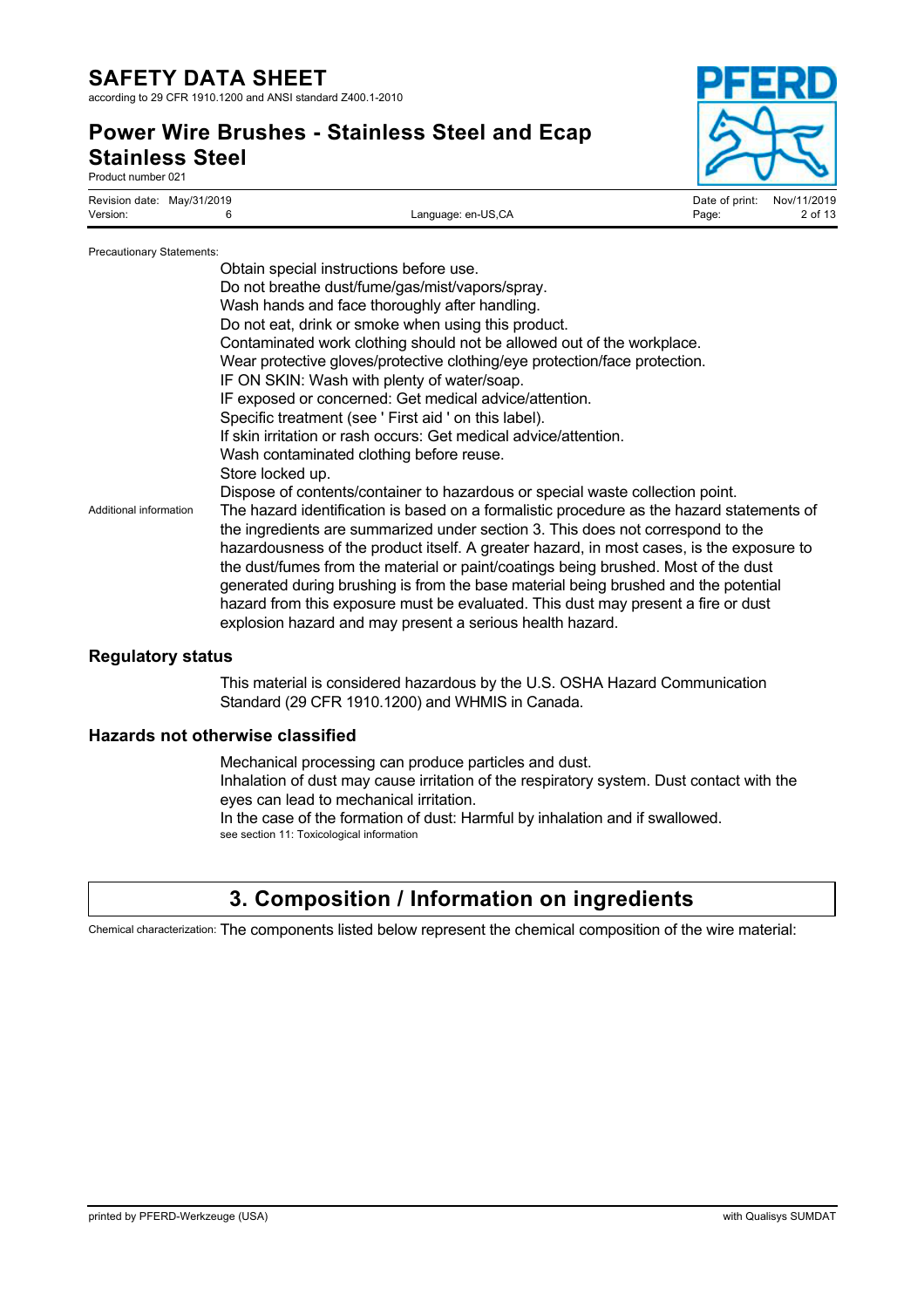according to 29 CFR 1910.1200 and ANSI standard Z400.1-2010

# **Power Wire Brushes - Stainless Steel and Ecap Stainless Steel**



Product number 021

Revision date: May/31/2019<br>
Version: Campunge: en-US,CA Date of print: Nov/11/2019<br>
Version: 3 of 13

Language: en-US,CA

| Relevant ingredients:    |             |            |                                                                                                                                                                                     |
|--------------------------|-------------|------------|-------------------------------------------------------------------------------------------------------------------------------------------------------------------------------------|
| CAS No.                  | Designation | Content    | Classification                                                                                                                                                                      |
| CAS 7439-89-6 Iron       |             | ~100%      | not classified                                                                                                                                                                      |
| CAS 7440-02-0 Nickel     |             | $<$ 35 %   | Sensitization - skin - Category 1. Carcinogenicity -<br>Category 2.<br>Specific Target Organ Toxicity (Repeated Exposure) -<br>Category 1. Aquatic toxicity - chronic - Category 3. |
| CAS 7440-47-3 Chromium   |             | $<$ 30 %   | not classified                                                                                                                                                                      |
| CAS 7439-96-5 Manganese  |             | $< 15 \%$  | not classified                                                                                                                                                                      |
| CAS 7440-21-3 Silicon    |             | $< 6\%$    | not classified                                                                                                                                                                      |
| CAS 7440-50-8 Copper     |             | $< 5 \%$   | not classified                                                                                                                                                                      |
| CAS 7439-98-7 Molybdenum |             | $< 4 \%$   | not classified                                                                                                                                                                      |
| CAS 7429-90-5 Aluminium  |             | $\leq$ 2 % | not classified                                                                                                                                                                      |
| CAS 7440-44-0 Carbon     |             | $< 1.2 \%$ | not classified                                                                                                                                                                      |
| CAS 7440-62-2 Vanadium   |             | $0.5\%$    | not classified                                                                                                                                                                      |
| CAS 7727-37-9 Nitrogen   |             | < 0.11 %   | Compressed Gas. Simple Asphyxiant.                                                                                                                                                  |
| CAS 7723-14-0 phosphorus |             | $0.05\%$   | not classified                                                                                                                                                                      |
| CAS 7704-34-9 Sulfur     |             | $0.04\%$   | Skin Irritation - Category 2.                                                                                                                                                       |

Additional information: The specific identity and/or exact percentage has been withheld as a trade secret. The product might contain: Polyurethane, cured.

|                          | 4. First aid measures                                                                                                                                                                                                                                                                                                        |
|--------------------------|------------------------------------------------------------------------------------------------------------------------------------------------------------------------------------------------------------------------------------------------------------------------------------------------------------------------------|
| In case of inhalation:   | Provide fresh air. If you feel unwell, seek medical advice.                                                                                                                                                                                                                                                                  |
| Following skin contact:  | Remove residues with soap and water. Take off contaminated clothing and wash it before<br>reuse. In case of skin reactions, consult a physician.                                                                                                                                                                             |
| After eye contact:       | Immediately flush eyes with plenty of flowing water for 10 to 15 minutes holding eyelids<br>apart. Remove contact lenses, if present and easy to do. Continue rinsing. In case of eye<br>irritation consult an ophthalmologist.                                                                                              |
| After swallowing:        | Rinse mouth with water. Seek medical attention.                                                                                                                                                                                                                                                                              |
|                          | Most important symptoms/effects, acute and delayed                                                                                                                                                                                                                                                                           |
|                          | Inhalation of dust may cause irritation of the respiratory system. Dust contact with the<br>eyes can lead to mechanical irritation.<br>In the case of the formation of dust: Harmful by inhalation and if swallowed. May cause an<br>allergic skin reaction. Causes damage to organs through prolonged or repeated exposure. |
| Information to physician |                                                                                                                                                                                                                                                                                                                              |

#### **Information to physician**

Treat symptomatically.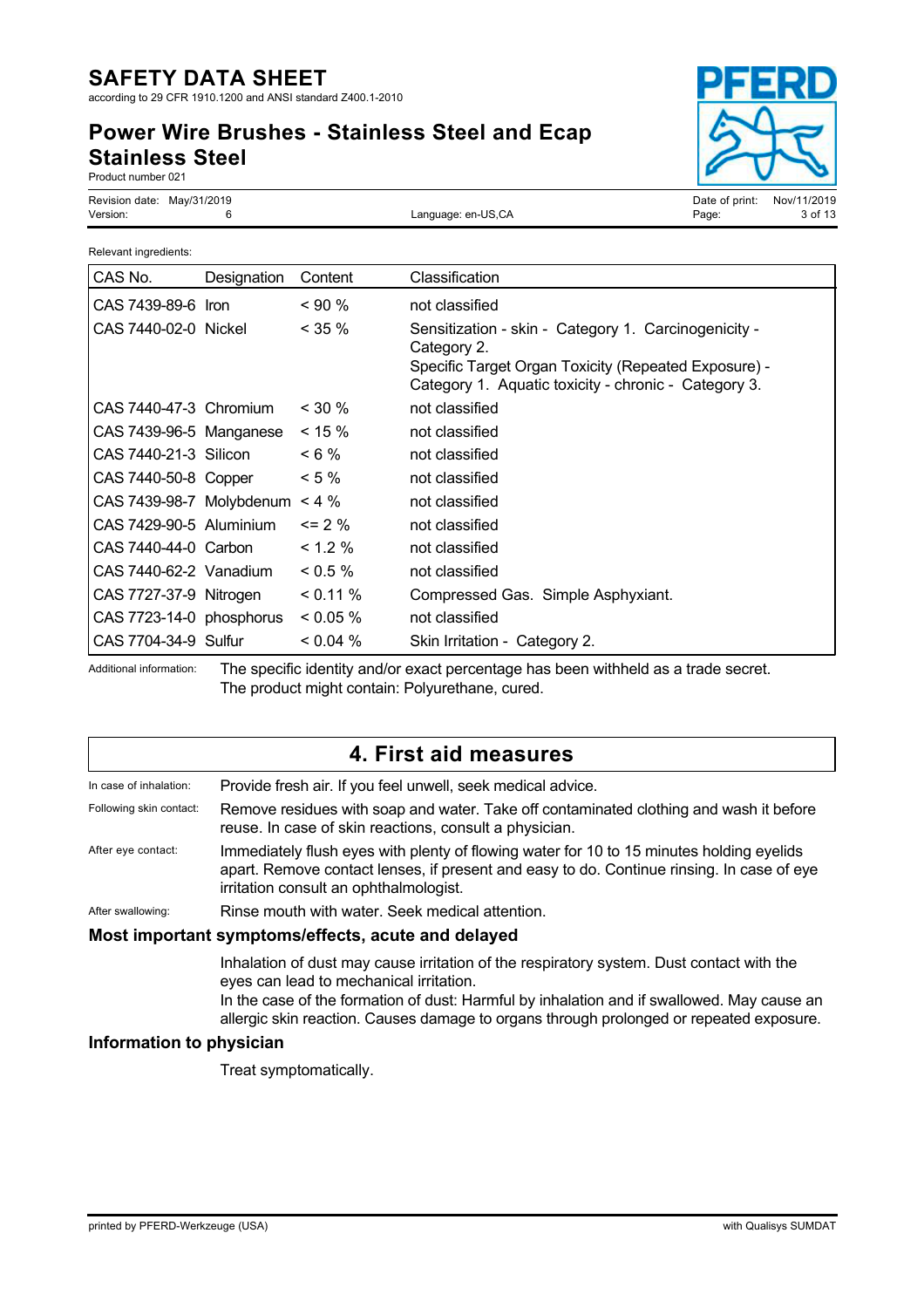**Power Wire Brushes - Stainless Steel and Ecap Stainless Steel**

Product number 021

Revision date: May/31/2019<br>Version: Campus Controller Controller Moving Date of print: Nov/11/2019<br>Page: 4 of 13

Language: en-US,CA

# **5. Fire fighting measures**

Flash point/flash point range:

not combustible

Auto-ignition temperature: No data available

Suitable extinguishing media:

Product is non-combustible. Extinguishing materials should therefore be selected according to surroundings.

#### **Specific hazards arising from the chemical**

On heating or in case of fire toxic gases may form.

Protective equipment and precautions for firefighters:

Wear self-contained breathing apparatus. Wear suitable protective clothing.

Additional information: Do not allow fire water to penetrate into surface or ground water.

|                            | 6. Accidental release measures                                                                                                                                                                                |
|----------------------------|---------------------------------------------------------------------------------------------------------------------------------------------------------------------------------------------------------------|
| Personal precautions:      | Avoid generation of dust. Do not inhale substance.<br>Provide adequate ventilation. Wear appropriate protective equipment.<br>Avoid contact with the substance. Avoid exposure. Keep unprotected people away. |
| Environmental precautions: |                                                                                                                                                                                                               |
|                            | Do not allow to penetrate into soil, waterbodies or drains.<br>In case of release, notify competent authorities.                                                                                              |
| Methods for clean-up:      | Take up mechanically, placing in appropriate containers for disposal.                                                                                                                                         |
|                            |                                                                                                                                                                                                               |

### **7. Handling and storage**

### **Handling**

Advices on safe handling: Provide adequate ventilation, and local exhaust as needed.

Avoid generation of dust. Do not inhale substance.

Wear appropriate protective equipment.

Avoid contact with skin and eyes. Take off contaminated clothing and wash it before reuse. Work place should be equipped with a shower and an eye rinsing apparatus. When using do not eat, drink or smoke.

Wash hands before breaks and after work. Obtain special instructions before use.

#### **Storage**

Requirements for storerooms and containers:

Keep container tightly closed and dry.

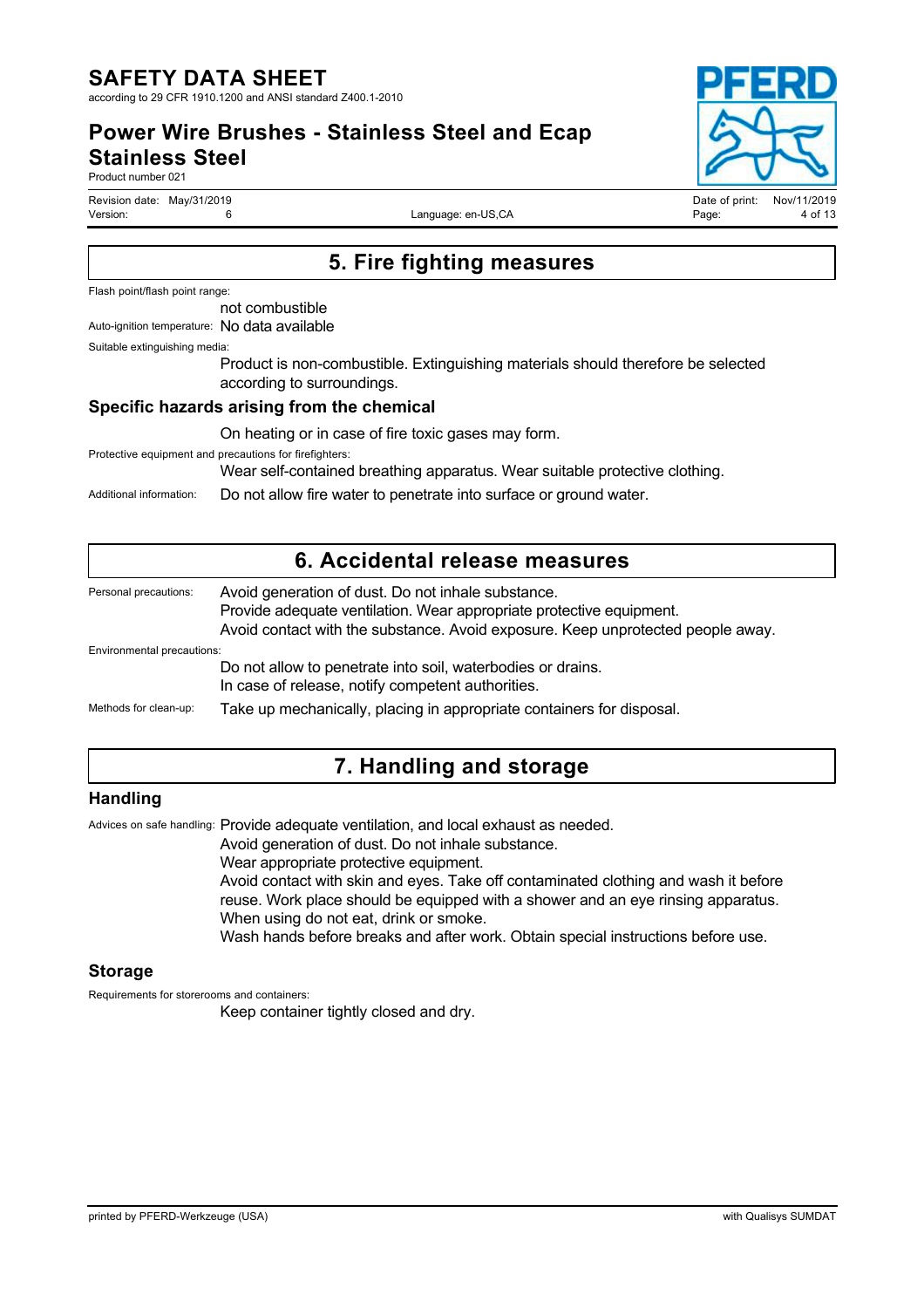### **Power Wire Brushes - Stainless Steel and Ecap Stainless Steel**

Product number 021

Revision date: May/31/2019 Date of print: Nov/11/2019

Language: en-US,CA

# **8. Exposure controls / personal protection**

### **Exposure guidelines**

Occupational exposure limit values:

| CAS No.           | Designation         | Type                                                                                                                                                                                                                                                                              | Limit value                                                                                                                                                                                                                                                                                                                                                                                                                                                                                            |
|-------------------|---------------------|-----------------------------------------------------------------------------------------------------------------------------------------------------------------------------------------------------------------------------------------------------------------------------------|--------------------------------------------------------------------------------------------------------------------------------------------------------------------------------------------------------------------------------------------------------------------------------------------------------------------------------------------------------------------------------------------------------------------------------------------------------------------------------------------------------|
| 7439-89-6 Iron    |                     | USA: ACGIH: TWA<br>USA: OSHA: TWA                                                                                                                                                                                                                                                 | 10 mg/m <sup>3</sup> (smoke, dust)<br>10 mg/m <sup>3</sup> (Smoke)                                                                                                                                                                                                                                                                                                                                                                                                                                     |
| 7440-02-0 Nickel  |                     | Canada, Alberta: OEL 8 hour<br>Canada, BC: OEL TWA<br>Canada, Ontario: OEL TWA<br>Canada, Québec: VEMP<br>USA: ACGIH: TWA<br>USA: NIOSH: TWA<br>USA: OSHA: TWA                                                                                                                    | 1.5 mg/ $m3$ (metal)<br>$0.05$ mg/m <sup>3</sup><br>1 mg/m <sup>3</sup> (metal, inhalable fraction)<br>1 mg/m $3$ (metal)<br>1.5 mg/m <sup>3</sup> (metal, inhalable fraction)<br>$0.015$ mg/m <sup>3</sup><br>1 mg/m <sup>3</sup> (Nickel and compounds)                                                                                                                                                                                                                                              |
|                   | 7440-47-3 Chromium  | Canada, Alberta: OEL 8 hour<br>Canada, BC: OEL TWA<br>Canada, Québec: VEMP<br>USA: ACGIH: TWA<br>USA: NIOSH: TWA<br>USA: OSHA: TWA                                                                                                                                                | $0.5$ mg/m <sup>3</sup><br>$0.5$ mg/m <sup>3</sup><br>$0.5$ mg/m <sup>3</sup><br>$0.5$ mg/m <sup>3</sup> (inhalable fraction)<br>$0.5$ mg/m <sup>3</sup><br>$0.5$ mg/m <sup>3</sup>                                                                                                                                                                                                                                                                                                                    |
|                   | 7439-96-5 Manganese | Canada, Alberta: OEL 8 hour<br>Canada, BC: OEL TWA<br>Canada, BC: OEL TWA<br>Canada, Québec: VEMP                                                                                                                                                                                 | $0.2$ mg/m <sup>3</sup><br>0.02 mg/m <sup>3</sup> (inhalable fraction)<br>0.2 mg/m <sup>3</sup> (respirable fraction)<br>0.2 mg/m <sup>3</sup> (Smoke, inhalable fraction)                                                                                                                                                                                                                                                                                                                             |
| 7440-21-3 Silicon |                     | Canada, Ontario: OEL TWA<br>Canada, Québec: VEMP<br>USA: NIOSH: TWA<br>USA: NIOSH: TWA<br>USA: OSHA: TWA<br>USA: OSHA: TWA                                                                                                                                                        | 10 mg/ $m3$<br>10 mg/m <sup>3</sup> (inhalable fraction)<br>10 mg/m <sup>3</sup> inhalable fraction<br>5 mg/m <sup>3</sup> (respirable fraction)<br>15 mg/m <sup>3</sup> inhalable fraction<br>5 mg/m <sup>3</sup> (respirable fraction)                                                                                                                                                                                                                                                               |
| 7440-50-8 Copper  |                     | Canada, Alberta: OEL 8 hour<br>Canada, Alberta: OEL 8 hour<br>Canada, BC: OEL TWA<br>Canada, BC: OEL TWA<br>Canada, Ontario: OEL TWA<br>Canada, Québec: VEMP<br>Canada, Québec: VEMP<br>USA: ACGIH: TWA<br>USA: ACGIH: TWA<br>USA: NIOSH: TWA<br>USA: OSHA: TWA<br>USA: OSHA: TWA | 0.2 mg/m <sup>3</sup> (Smoke)<br>1 mg/m <sup>3</sup> (Dusts and mist)<br>0.2 mg/m <sup>3</sup> (Smoke)<br>1 mg/ $m3$<br>1 mg/m <sup>3</sup> (Dusts and mist calculated as Cu)<br>0.2 mg/m <sup>3</sup> (Smoke, calculated as Cu)<br>1 mg/m <sup>3</sup> (Dusts and mist calculated as Cu)<br>$0.2$ mg/m $3$ (Smoke)<br>1 mg/m <sup>3</sup> (Dusts and mist calculated as Cu)<br>1 mg/ $m3$<br>0.1 mg/m <sup>3</sup> (Smoke; calculated as Cu)<br>1 mg/m <sup>3</sup> (Dusts and mist calculated as Cu) |

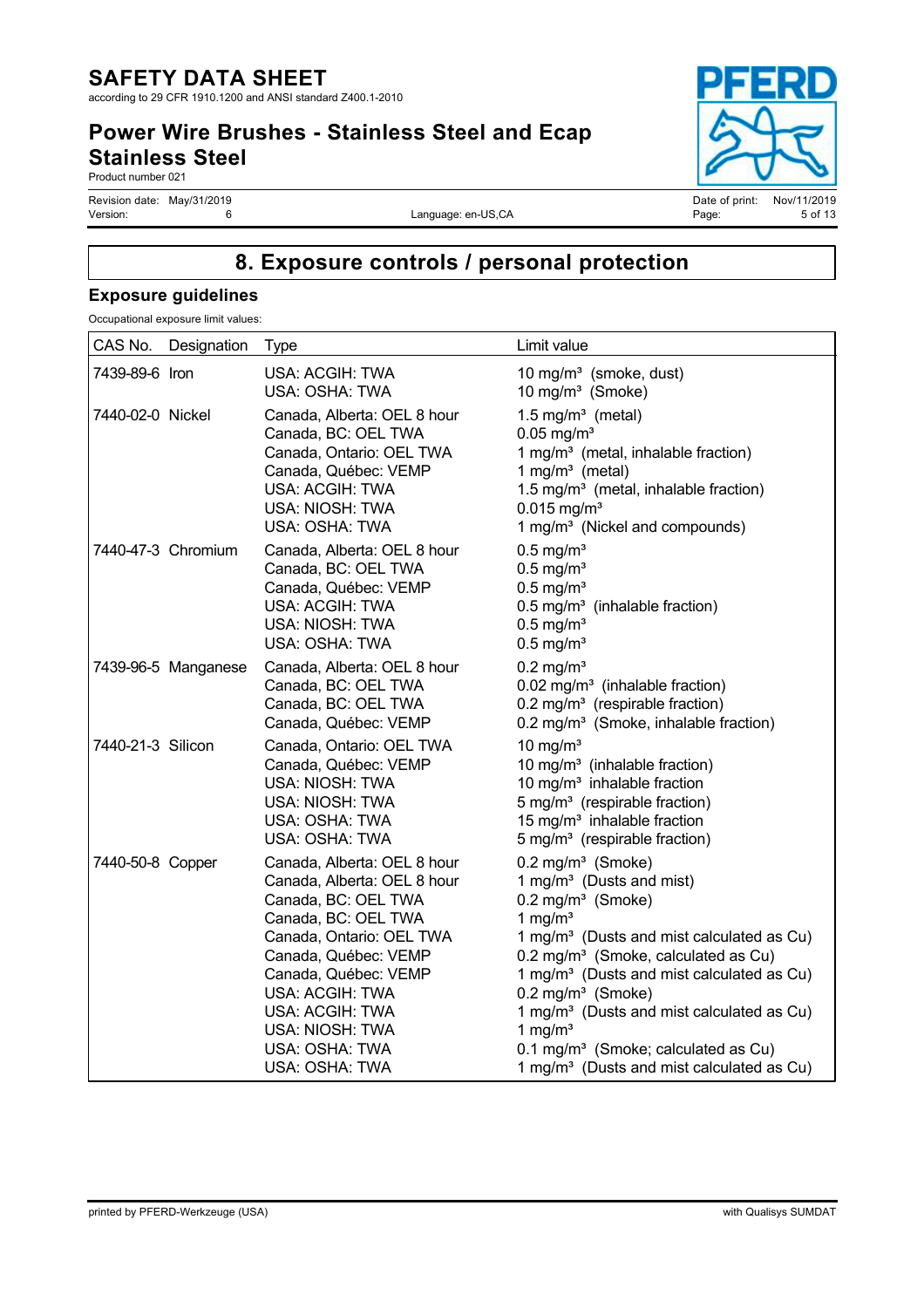according to 29 CFR 1910.1200 and ANSI standard Z400.1-2010

# **Power Wire Brushes - Stainless Steel and Ecap Stainless Steel**



Product number 021

Language: en-US,CA

Revision date: May/31/2019<br>
Version: Nov/11/2019 6 Contract Contract Contract Contract Contract Contract Contract Contract Contract Contr<br>
Date of print: Nov/11/2019 6 of 13

| CAS No.          | Designation          | Type                                                                                                                                                                                                                                        | Limit value                                                                                                                                                                                                                                                                                                                                                                                                                                                                                                                                                                                                  |
|------------------|----------------------|---------------------------------------------------------------------------------------------------------------------------------------------------------------------------------------------------------------------------------------------|--------------------------------------------------------------------------------------------------------------------------------------------------------------------------------------------------------------------------------------------------------------------------------------------------------------------------------------------------------------------------------------------------------------------------------------------------------------------------------------------------------------------------------------------------------------------------------------------------------------|
|                  |                      | 7439-98-7 Molybdenum Canada, Alberta: OEL 8 hour                                                                                                                                                                                            | $0.5$ mg/m <sup>3</sup><br>compounds, soluble; respirable fraction                                                                                                                                                                                                                                                                                                                                                                                                                                                                                                                                           |
|                  |                      | Canada, Alberta: OEL 8 hour<br>Canada, Alberta: OEL 8 hour                                                                                                                                                                                  | 10 mg/m <sup>3</sup> (Metal insoluble compounds total)<br>$3$ mg/m <sup>3</sup><br>(metal, compounds, insoluble; respirable                                                                                                                                                                                                                                                                                                                                                                                                                                                                                  |
|                  |                      | Canada, BC: OEL TWA                                                                                                                                                                                                                         | fraction)<br>$0.5$ mg/m <sup>3</sup><br>compounds, soluble; respirable fraction                                                                                                                                                                                                                                                                                                                                                                                                                                                                                                                              |
|                  |                      | Canada, BC: OEL TWA                                                                                                                                                                                                                         | 10 mg/ $m3$<br>metal and compounds, insoluble; inhalable<br>fraction                                                                                                                                                                                                                                                                                                                                                                                                                                                                                                                                         |
|                  |                      | Canada, BC: OEL TWA                                                                                                                                                                                                                         | $3$ mg/m <sup>3</sup><br>metal and compounds, insoluble; respirable<br>fraction                                                                                                                                                                                                                                                                                                                                                                                                                                                                                                                              |
|                  |                      | Canada, Québec: VEMP<br>Canada, Québec: VEMP<br>USA: ACGIH: TWA<br>USA: ACGIH: TWA<br>USA: ACGIH: TWA<br>USA: OSHA: TWA<br>USA: OSHA: TWA                                                                                                   | 10 mg/m <sup>3</sup> compounds, insoluble<br>5 mg/m <sup>3</sup> compounds, soluble<br>0.5 mg/m <sup>3</sup> soluble; inhalable fraction<br>10 mg/m <sup>3</sup> insoluble; inhalable fraction<br>3 mg/m <sup>3</sup> insoluble; respirable fraction<br>15 mg/ $m3$<br>$5 \text{ mg/m}^3$                                                                                                                                                                                                                                                                                                                    |
|                  | 7429-90-5 Aluminium  | Canada, Alberta: OEL 8 hour<br>Canada, Alberta: OEL 8 hour<br>Canada, BC: OEL TWA<br>Canada, Québec: VEMP<br>USA: ACGIH: TWA<br>USA: NIOSH: Ceiling<br>USA: NIOSH: TWA<br>USA: NIOSH: TWA<br>USA: OSHA: TWA<br>USA: OSHA: TWA               | 10 mg/m <sup>3</sup> (Metal Dust)<br>5 mg/m <sup>3</sup> (Pyro powders, calculated as Al)<br>1 mg/ $m3$<br>10 mg/ $m3$ (metal)<br>1 mg/ $m3$<br>5 mg/m <sup>3</sup> (inhalable fraction)<br>10 mg/m <sup>3</sup> (inhalable fraction)<br>5 mg/m <sup>3</sup> (inhalable fraction)<br>15 mg/m <sup>3</sup> (inhalable fraction)<br>5 mg/m <sup>3</sup> (respirable fraction)                                                                                                                                                                                                                                  |
| 7440-44-0 Carbon |                      | Canada, Alberta: OEL 8 hour<br>Canada, Alberta: OEL 8 hour<br>Canada, BC: OEL TWA<br>Canada, Ontario: OEL TWA<br>Canada, Ontario: OEL TWA<br>Canada, Québec: VEMP<br>USA: ACGIH: TWA<br>USA: ACGIH: TWA<br>USA: OSHA: TWA<br>USA: OSHA: TWA | 10 mg/m <sup>3</sup> (Dust limit value, inhalable fraction)<br>3 mg/m <sup>3</sup> (Dust limit value, respirable fraction)<br>10 mg/m <sup>3</sup> (Dust limit value, inhalable fraction)<br>10 mg/m <sup>3</sup> (Dust limit value, inhalable fraction)<br>3 mg/m <sup>3</sup> (Dust limit value, respirable fraction)<br>10 mg/m <sup>3</sup> (Dust limit value, inhalable fraction)<br>10 mg/m <sup>3</sup> (Dust limit value, inhalable fraction)<br>3 mg/m <sup>3</sup> (Dust limit value, respirable fraction)<br>15 mg/m <sup>3</sup> inhalable fraction<br>5 mg/m <sup>3</sup> (respirable fraction) |
|                  | 7723-14-0 phosphorus | Canada, Alberta: OEL 8 hour<br>Canada, Québec: VEMP<br>USA: NIOSH: TWA                                                                                                                                                                      | $0.1 \,\mathrm{mg/m^3}$<br>$0.1$ mg/m <sup>3</sup><br>$0.1$ mg/m <sup>3</sup>                                                                                                                                                                                                                                                                                                                                                                                                                                                                                                                                |
| 7704-34-9 Sulfur |                      | Canada, Alberta: OEL 8 hour                                                                                                                                                                                                                 | 10 mg/ $m3$                                                                                                                                                                                                                                                                                                                                                                                                                                                                                                                                                                                                  |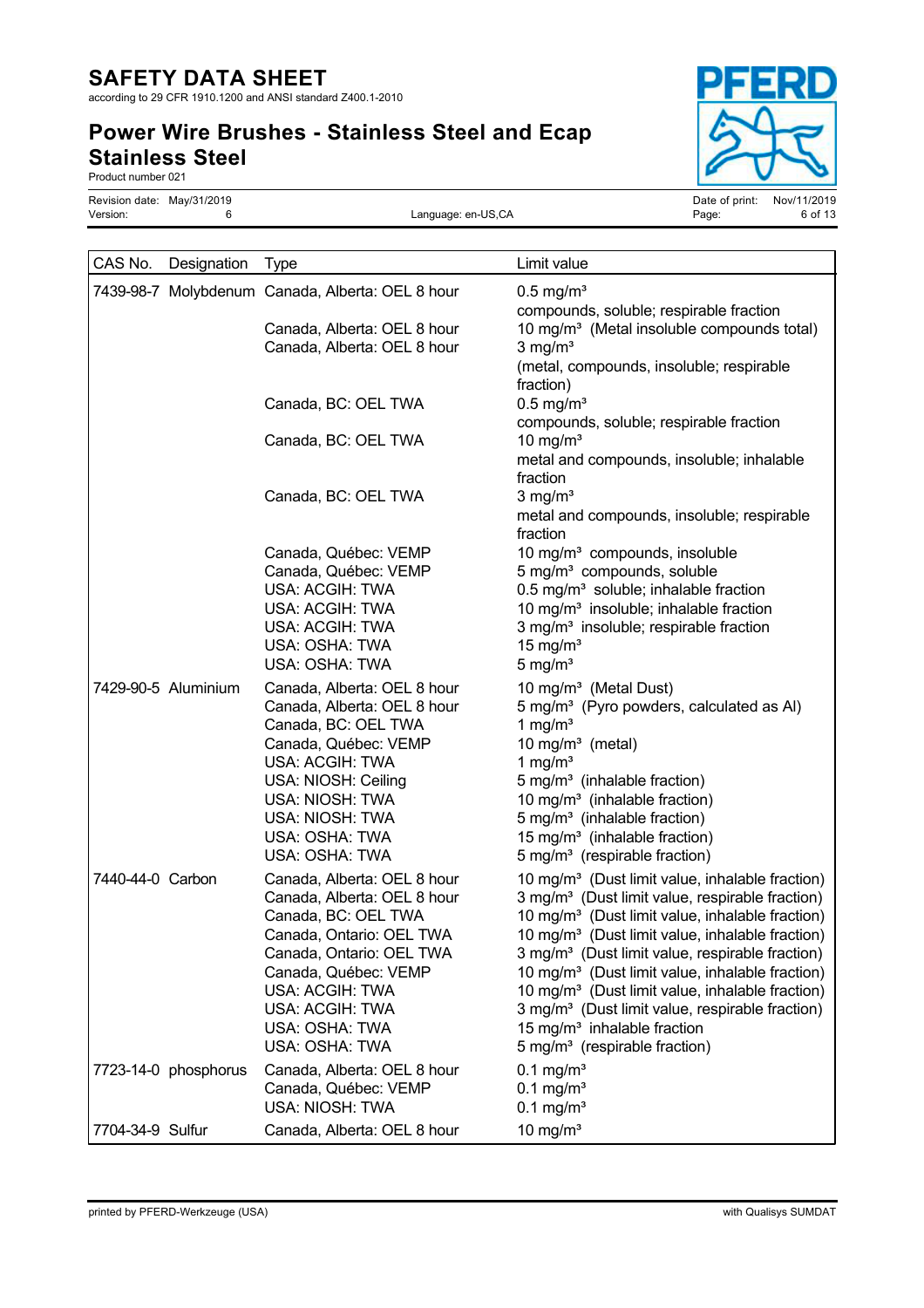### **Power Wire Brushes - Stainless Steel and Ecap Stainless Steel**

Product number 021

Revision date: May/31/2019<br>
Version: Campus Campus Control Control Control Campus Control Control Control Control Control Control Control<br>
Version: 7 of 13

### **Engineering controls**

Provide good ventilation and/or an exhaust system in the work area. See also information in chapter 7, section storage.

### **Personal protection equipment (PPE)**

| Eye/face protection:            | Tightly sealed goggles according to OSHA Standard - 29 CFR: 1910.133 or ANSI<br>Z87.1-2010.                                                                                                                                                                                                                                               |
|---------------------------------|-------------------------------------------------------------------------------------------------------------------------------------------------------------------------------------------------------------------------------------------------------------------------------------------------------------------------------------------|
| Skin protection:                | Wear suitable protective clothing and shoes.                                                                                                                                                                                                                                                                                              |
|                                 | Protective gloves according to OSHA Standard - 29 CFR: 1910.138.                                                                                                                                                                                                                                                                          |
| Respiratory protection:         | Respiratory protection must be worn whenever the TLV (WEL) levels have been exceeded.<br>The filter class must be suitable for the maximum contaminant concentration<br>(gas/vapour/aerosol/particulates) that may arise when handling the product. If the<br>concentration is exceeded, self-contained breathing apparatus must be used. |
| General hygiene considerations: |                                                                                                                                                                                                                                                                                                                                           |
|                                 | Do not inhale substance.                                                                                                                                                                                                                                                                                                                  |
|                                 | Avoid contact with skin and eyes.                                                                                                                                                                                                                                                                                                         |
|                                 | When using do not eat, drink or smoke. Take off contaminated clothing and wash it before<br>reuse.                                                                                                                                                                                                                                        |
|                                 | Wash hands before breaks and after work.                                                                                                                                                                                                                                                                                                  |
|                                 | Work place should be equipped with a shower and an eye rinsing apparatus. Obtain<br>special instructions before use.                                                                                                                                                                                                                      |

## **9. Physical and chemical properties**

### **Information on basic physical and chemical properties**

| Appearance:                              | Physical state at 68 °F (20 °C) and 101.3 kPa: solid<br>Color: gray-black (wire Material) |
|------------------------------------------|-------------------------------------------------------------------------------------------|
| Odor:                                    | odorless                                                                                  |
| Odor threshold:                          | No data available                                                                         |
| pH value:                                | not applicable                                                                            |
| Melting point/freezing point:            | No data available                                                                         |
| Initial boiling point and boiling range: | No data available                                                                         |
| Flash point/flash point range:           | not combustible                                                                           |
| Evaporation rate:                        | No data available                                                                         |
| Flammability:                            | non-flammable                                                                             |
| Explosion limits:                        | No data available                                                                         |
| Vapor pressure:                          | No data available                                                                         |
| Vapor density:                           | No data available                                                                         |
| Density:                                 | No data available                                                                         |
| Water solubility:                        | insoluble                                                                                 |
| Partition coefficient: n-octanol/water:  | No data available                                                                         |
| Auto-ignition temperature:               | No data available                                                                         |
| Thermal decomposition:                   | No data available                                                                         |
| Additional information:                  | No data available                                                                         |

Language: en-US,CA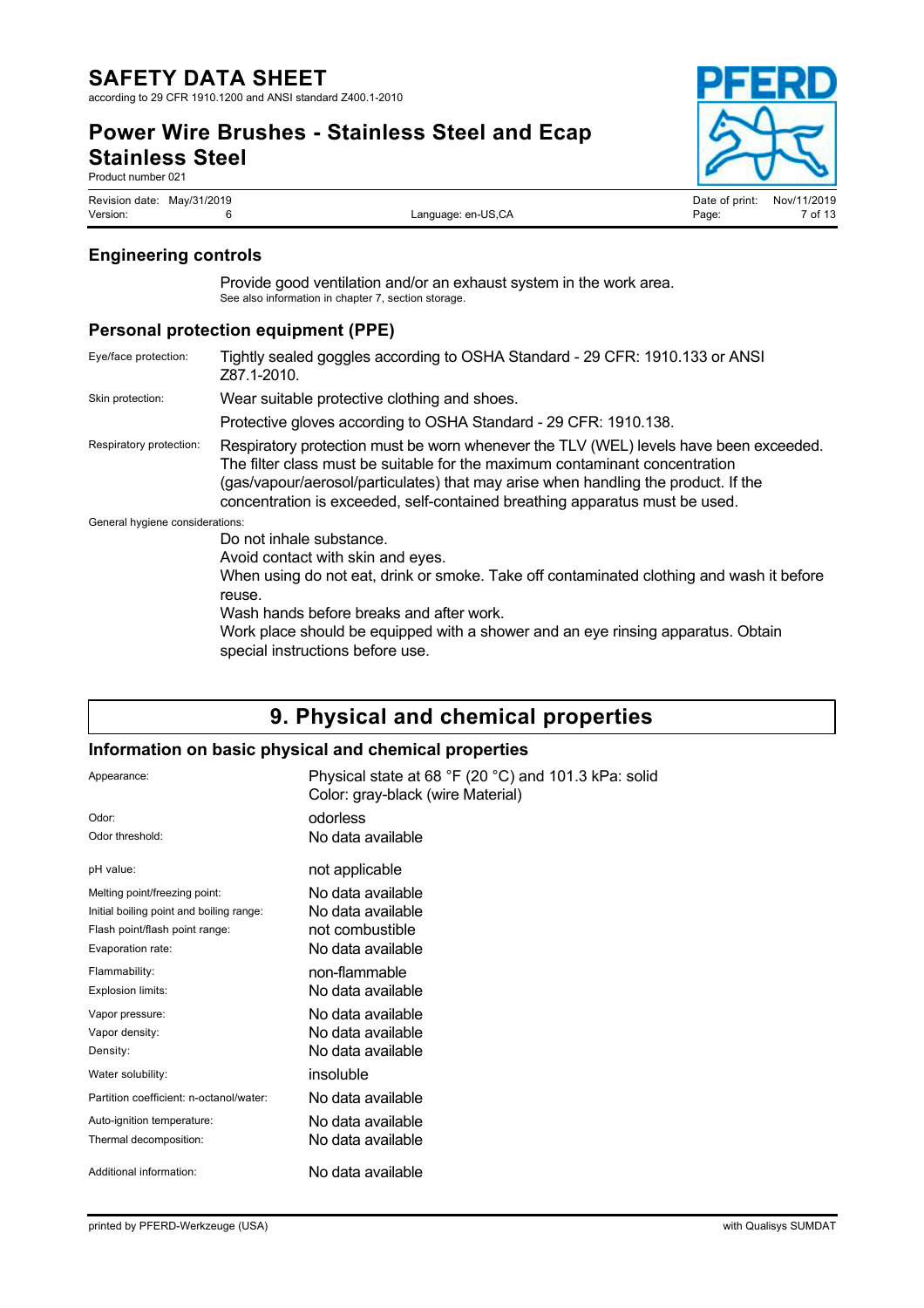**Power Wire Brushes - Stainless Steel and Ecap Stainless Steel**

Product number 021

Revision date: May/31/2019 Date of print: Nov/11/2019

Language: en-US,CA



| 10. Stability and reactivity                                                                                  |                                                                          |  |  |
|---------------------------------------------------------------------------------------------------------------|--------------------------------------------------------------------------|--|--|
| Reactivity:                                                                                                   | No data available                                                        |  |  |
| Chemical stability:                                                                                           | Stable under recommended storage conditions.                             |  |  |
| Possibility of hazardous reactions:<br>No hazardous reaction when handled and stored according to provisions. |                                                                          |  |  |
| Conditions to avoid:                                                                                          | No data available                                                        |  |  |
| Incompatible materials:                                                                                       | No data available                                                        |  |  |
| Hazardous decomposition products:<br>Thermal decomposition:                                                   | On heating or in case of fire toxic gases may form.<br>No data available |  |  |
|                                                                                                               |                                                                          |  |  |

# **11. Toxicological information**

### **Toxicological tests**

| Toxicological effects: | The statements are derived from the properties of the single components. No toxicological<br>data is available for the product as such. |
|------------------------|-----------------------------------------------------------------------------------------------------------------------------------------|
|                        | Acute toxicity (oral): Lack of data.                                                                                                    |
|                        | Acute toxicity (dermal): Lack of data.                                                                                                  |
|                        | Acute toxicity (inhalative): Lack of data.                                                                                              |
|                        | Skin corrosion/irritation: Lack of data.                                                                                                |
|                        | Serious eye damage/irritation: Lack of data.                                                                                            |
|                        | Sensitisation to the respiratory tract: Lack of data.                                                                                   |
|                        | Skin sensitisation: Sensitization - skin - Category 1 = May cause an allergic skin reaction.                                            |
|                        | Germ cell mutagenicity/Genotoxicity: Lack of data.                                                                                      |
|                        | Carcinogenicity: Carcinogenicity - Category 2 = Suspected of causing cancer.                                                            |
|                        | Reproductive toxicity: Lack of data.                                                                                                    |
|                        | Effects on or via lactation: Lack of data.                                                                                              |
|                        | Specific target organ toxicity (single exposure): Lack of data.                                                                         |
|                        | Specific target organ toxicity (repeated exposure): Specific Target Organ Toxicity<br>(Repeated Exposure) -                             |
|                        | Category 1 = Causes damage to organs through prolonged or repeated exposure.                                                            |
|                        | Aspiration hazard: Lack of data.                                                                                                        |
|                        |                                                                                                                                         |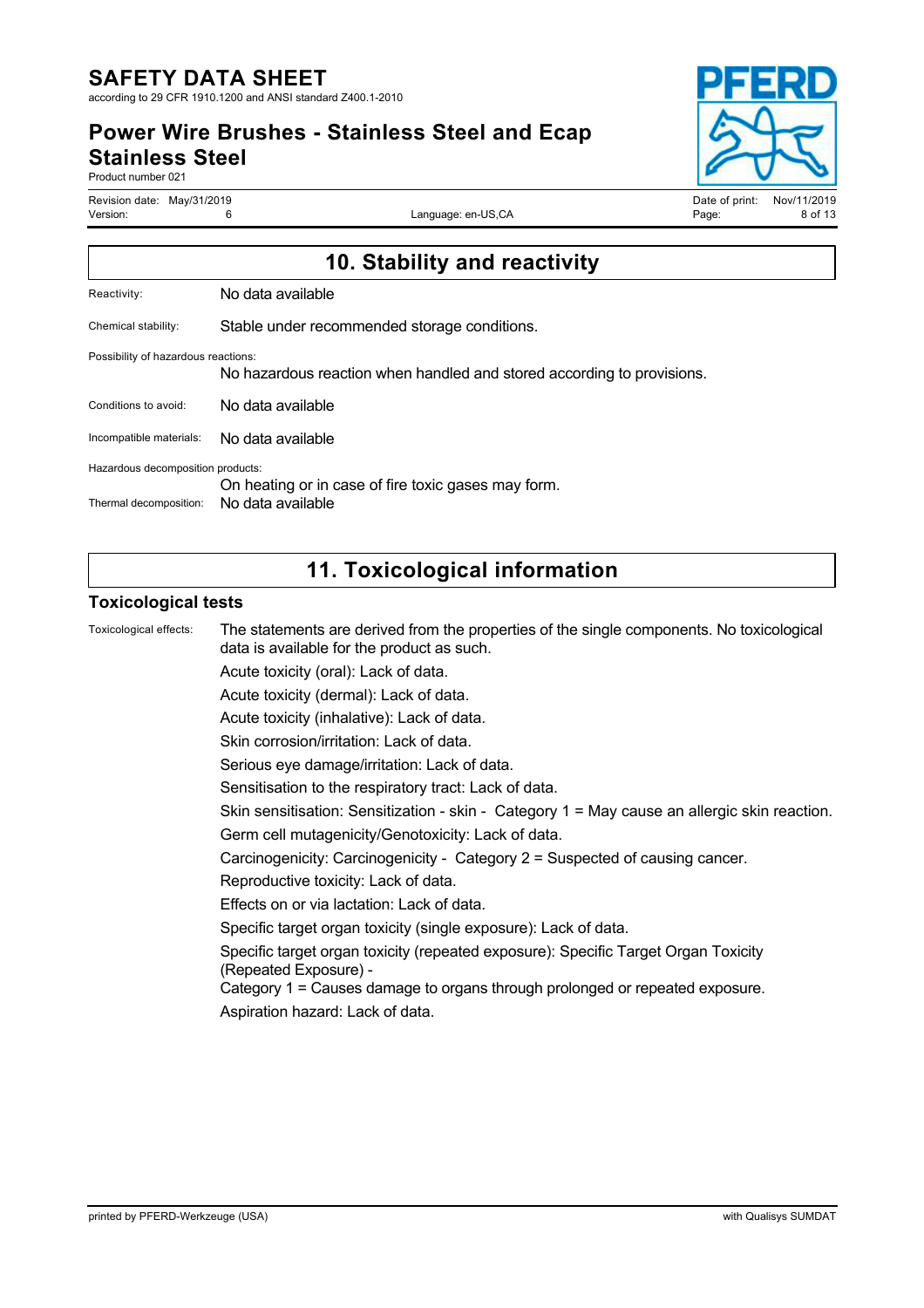**Power Wire Brushes - Stainless Steel and Ecap Stainless Steel**

> OSHA Carcinogen: not listed NTP Rating: not listed

| o.uooo o.oo.<br>Product number 021     |                                                                                                         |                                       |                         |                        |
|----------------------------------------|---------------------------------------------------------------------------------------------------------|---------------------------------------|-------------------------|------------------------|
| Revision date: May/31/2019<br>Version: | 6                                                                                                       | Language: en-US,CA                    | Date of print:<br>Page: | Nov/11/2019<br>9 of 13 |
| Other information:                     | Information about Nickel:<br>IARC Rating: Group 2B<br>OSHA Carcinogen: not listed<br>NTP Rating: listed | Chronic toxicity carcinogenic effect: |                         |                        |
|                                        | Information about Chromium:<br>IARC Rating: Group 3                                                     |                                       |                         |                        |

#### **Symptoms**

In case of inhalation: Inhalation of dust may cause irritation of the respiratory system. Harmful by inhalation. Lung damage is possible in a chronic situation. Cough, shortage of breath. In case of ingestion: May be harmful if swallowed. After contact with skin: In the case of the formation of dust: May cause irritations. After eye contact: Dust contact with the eyes can lead to mechanical irritation.

## **12. Ecological information**

# **Ecotoxicity**

Further details: No data available

#### **Mobility in soil**

No data available

#### **Persistence and degradability**

Further details: No data available

#### **Additional ecological information**

General information: Do not allow to enter into ground-water, surface water or drains.

### **13. Disposal considerations**

#### **Product**

Recommendation: Dispose of waste according to applicable legislation.

#### **Contaminated packaging**

Recommendation: Dispose of waste according to applicable legislation. Packing can be recycled or disposed of.

### **14. Transport information**

#### **USA: Department of Transportation (DOT)**

Proper shipping name: Not restricted

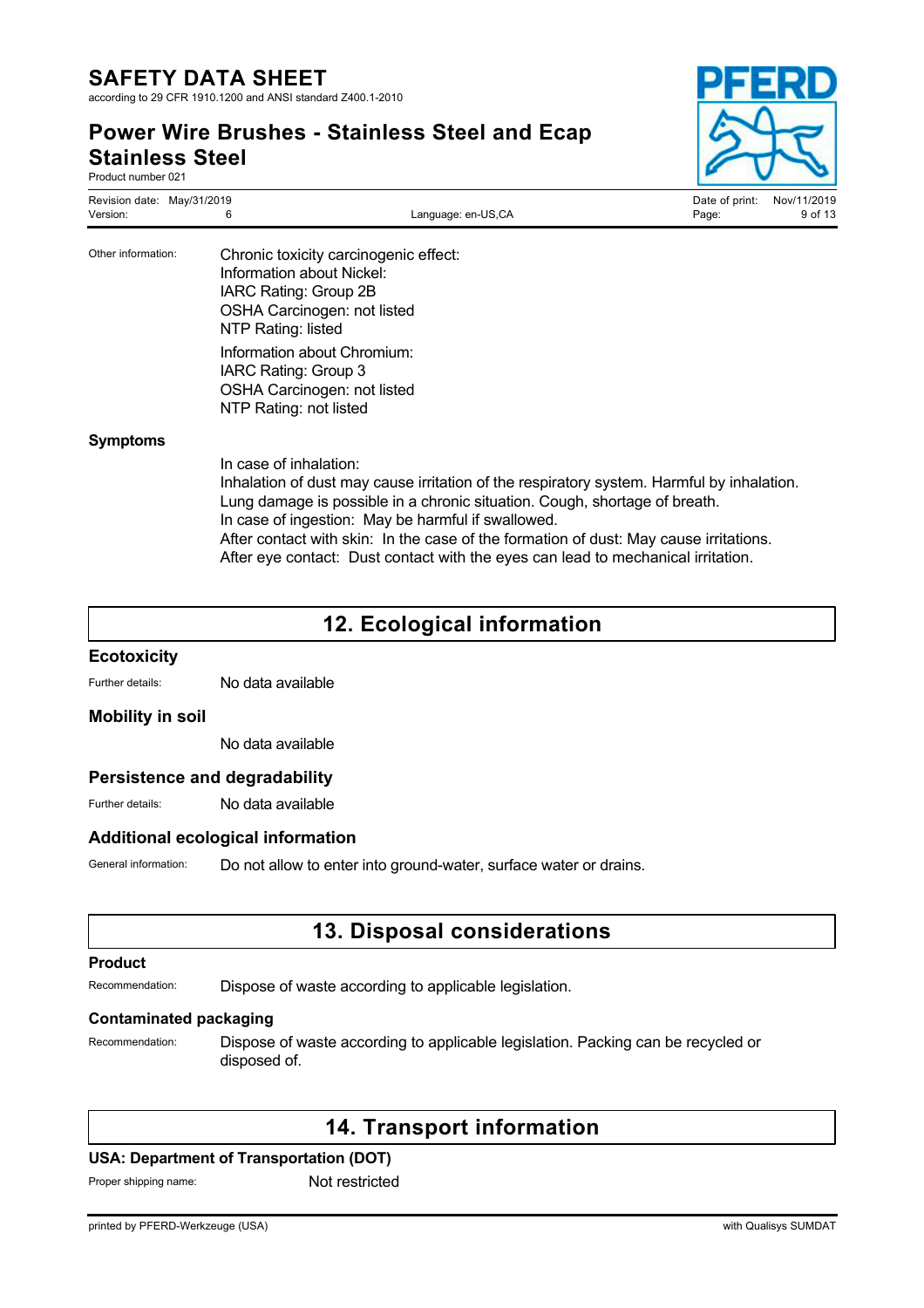according to 29 CFR 1910.1200 and ANSI standard Z400.1-2010

### **Power Wire Brushes - Stainless Steel and Ecap Stainless Steel**

Product number 021

Revision date: May/31/2019<br>
Version: Campunge: en-US,CA Date of print: Nov/11/2019<br>
Version: 10 of 13

Language: en-US,CA



| Canada: Transportation of Dangerous Coode (TDC) |  |
|-------------------------------------------------|--|

## **Canada: Transportation of Dangerous Goods (TDG)**

Shipping name: Not restricted

### **Sea transport (IMDG)**

Proper shipping name: Not restricted Marine pollutant: no

### **Air transport (IATA)**

Proper shipping name: Not restricted

### **Further information**

No dangerous good in sense of these transport regulations.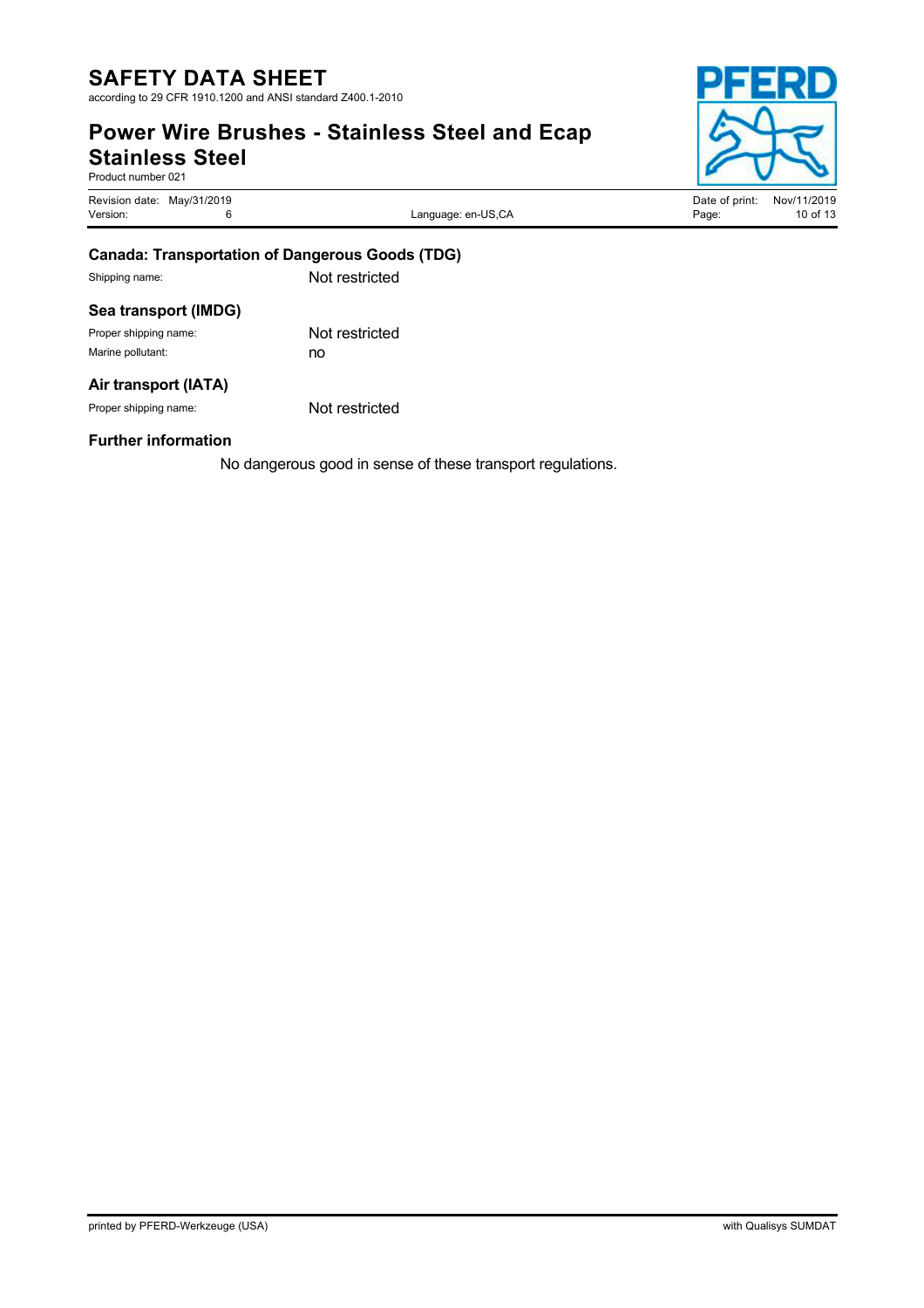according to 29 CFR 1910.1200 and ANSI standard Z400.1-2010

### **Power Wire Brushes - Stainless Steel and Ecap Stainless Steel**

Product number 021

Revision date: May/31/2019 Date of print: Nov/11/2019

Language: en-US,CA

| 15. Regulatory information<br><b>National regulations - U.S. Federal Regulations</b> |                                                                                                                                                                                                                                                                                                                                                                                                                                                                                           |  |  |  |
|--------------------------------------------------------------------------------------|-------------------------------------------------------------------------------------------------------------------------------------------------------------------------------------------------------------------------------------------------------------------------------------------------------------------------------------------------------------------------------------------------------------------------------------------------------------------------------------------|--|--|--|
|                                                                                      |                                                                                                                                                                                                                                                                                                                                                                                                                                                                                           |  |  |  |
| Nickel:                                                                              | Carcinogen Status:<br>IARC Rating: Group 2B<br>OSHA Carcinogen: not listed<br>NTP Rating: listed<br>Clean Water Act:<br><b>Priority Pollutant: yes</b><br><b>Other Environmental Laws:</b><br>CERCLA: RQ 100* lbs.<br>RCRA Groundwater Monitoring: Methods 6010, 7520 / PQL 50, 400<br>SARA Title III Section 313, Toxic Release: Conc. 0.1% / Threshold Standard<br>NIOSH Recommendations:<br>Occupational Health Guideline: 0445*                                                       |  |  |  |
| Chromium:                                                                            | Carcinogen Status:<br>IARC Rating: Group 3<br>OSHA Carcinogen: not listed<br>NTP Rating: not listed<br>Clean Water Act:<br><b>Priority Pollutant: yes</b><br><b>Other Environmental Laws:</b><br>CERCLA: RQ 5000 lbs.<br>RCRA Hazardous Wastes: Code D007<br>RCRA Groundwater Monitoring: Methods 6010, 7190, 719 / PQL 70, 500, 10<br>SARA Title III Section 313, Toxic Release: Conc. 0.1% / Threshold Standard<br><b>NIOSH Recommendations:</b><br>Occupational Health Guideline: 0141 |  |  |  |
| Manganese:                                                                           | <b>Other Environmental Laws:</b><br>SARA Title III Section 313, Toxic Release: Conc. 1.0% / Threshold Standard<br>NIOSH Recommendations:<br>Occupational Health Guideline: 0379*                                                                                                                                                                                                                                                                                                          |  |  |  |
| Silicon:                                                                             | <b>NIOSH Recommendations:</b><br>Occupational Health Guideline: 0554                                                                                                                                                                                                                                                                                                                                                                                                                      |  |  |  |
| Copper:                                                                              | Clean Water Act:<br><b>Priority Pollutant: yes</b><br><b>Other Environmental Laws:</b><br>CERCLA: RQ 5000* lbs.<br>Marine Pollutant: listed as severe pollutant.<br>RCRA Groundwater Monitoring: Methods 6010, 7210 / PQL 60, 200<br>SARA Title III Section 313, Toxic Release: Conc. 1.0% / Threshold Standard<br><b>NIOSH Recommendations:</b><br>Occupational Health Guideline: 0150*                                                                                                  |  |  |  |
| Molybdenum:                                                                          | <b>NIOSH Recommendations:</b><br>Occupational Health Guideline: 0433*                                                                                                                                                                                                                                                                                                                                                                                                                     |  |  |  |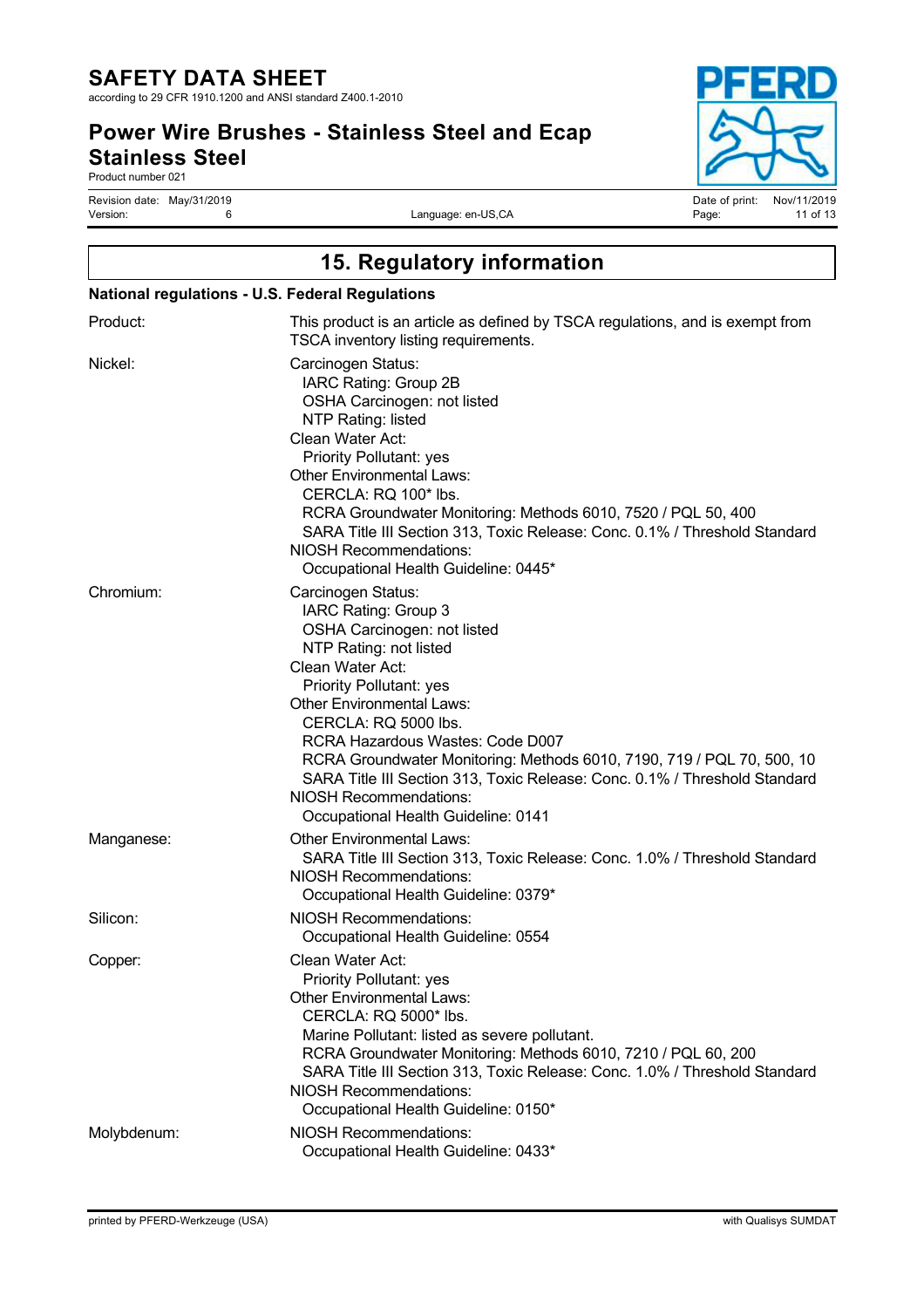according to 29 CFR 1910.1200 and ANSI standard Z400.1-2010

### **Power Wire Brushes - Stainless Steel and Ecap Stainless Steel**

Product number 021



| Revision date: May/31/2019<br>Version:<br>6 | Language: en-US,CA                                                                                                                                                                                                                                                                                                                                                                                                                  | Date of print:<br>Page: | Nov/11/2019<br>12 of 13 |
|---------------------------------------------|-------------------------------------------------------------------------------------------------------------------------------------------------------------------------------------------------------------------------------------------------------------------------------------------------------------------------------------------------------------------------------------------------------------------------------------|-------------------------|-------------------------|
| Aluminium:                                  | <b>Other Environmental Laws:</b><br>SARA Title III Section 313, Toxic Release: Conc. 1.0% / Threshold Standard<br><b>NIOSH Recommendations:</b><br>Occupational Health Guideline: 0022                                                                                                                                                                                                                                              |                         |                         |
| Carbon:                                     | NIOSH Recommendations:<br>Occupational Health Guideline: 0307                                                                                                                                                                                                                                                                                                                                                                       |                         |                         |
| Vanadium:                                   | <b>Other Environmental Laws:</b><br>RCRA Groundwater Monitoring: Methods 6010, 7910, 791 / PQL 80, 2000, 40                                                                                                                                                                                                                                                                                                                         |                         |                         |
| phosphorus:                                 | Clean Air Act:<br>Hazardous Air Pollutants: yes<br>Clean Water Act:<br>Hazardous Substances: RQ 1 lbs.<br><b>Other Environmental Laws:</b><br>CERCLA: RQ 1 lbs.<br>Marine Pollutant: listed as severe pollutant.<br>SARA Title III Section 302, EHS: TPQ 100 lbs. / RQ 1 lbs.<br>SARA Title III Section 313, Toxic Release: Conc. 1.0% / Threshold Standard<br><b>NIOSH Recommendations:</b><br>Occupational Health Guideline: 0507 |                         |                         |

#### **National regulations - U.S. State Regulations**

- Nickel: California Proposition 65: cancer
- Nitrogen: California Proposition 65 code: not listed Massachusetts Haz. Substance codes: 4 Pennsylvania Haz. Substance code: - Washington Air Contaminant: Simple Asphyxiant

#### **National regulations - Canada**

No data available

|                                             | <b>16. Other information</b>                                                                                                                                                        |                                                                                                                     |
|---------------------------------------------|-------------------------------------------------------------------------------------------------------------------------------------------------------------------------------------|---------------------------------------------------------------------------------------------------------------------|
| Hazard rating systems:<br>0                 | NFPA Hazard Rating:<br>Health: 2 (Moderate)<br>Fire: 0 (Minimal)<br>Reactivity: 0 (Minimal)                                                                                         |                                                                                                                     |
|                                             | HMIS Version III Rating:<br>Health: 2 (Moderate) - Chronic effects<br>Flammability: 0 (Minimal)<br>Physical Hazard: 0 (Minimal)<br>Personal Protection: X = Consult your supervisor | <b>HEALTH</b><br>$\cdot$<br>1 2 ا<br>$\pmb{0}$<br><b>FLAMMABILITY</b><br>$\mathbf 0$<br><b>PHYSICAL HAZARD</b><br>X |
| Reason of change:<br>Date of first version: | General revision<br>Jan/15/2016                                                                                                                                                     |                                                                                                                     |
| Department issuing data sheet               |                                                                                                                                                                                     |                                                                                                                     |
| Contact person:                             | see section 1: Department responsible for information                                                                                                                               |                                                                                                                     |